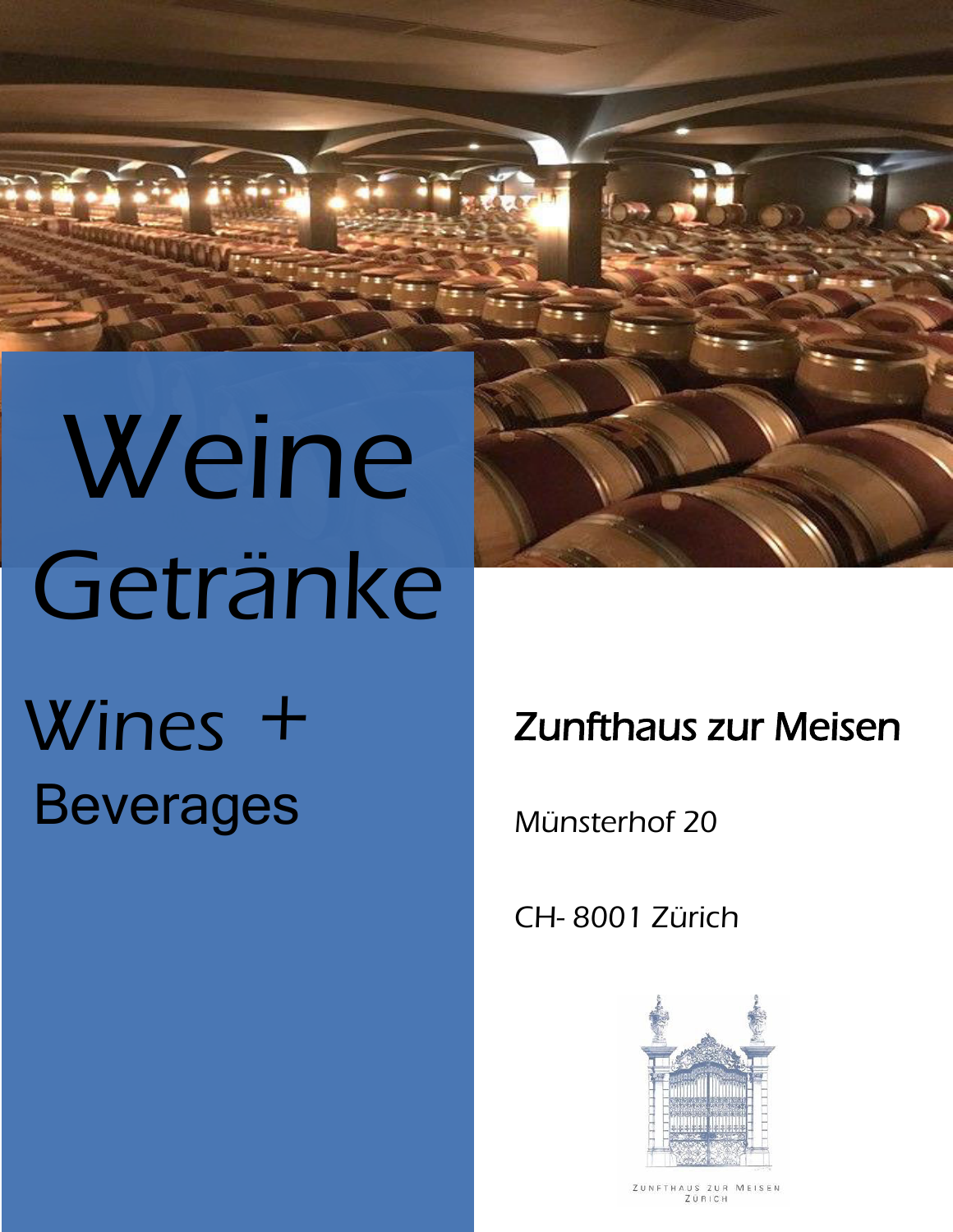# **WEIN - EMPFELUNG** Sélection **Zunfthaus zur Meisen**

#### Birillo, Tenuto Marsiliana, Maremma Toscana,



#### Rebsorten: Merlot, Cabernet Sauvignon

Dunkles Rubinrot Aromen von dunklen Beeren und dezenter Holz-Note. Gut strukturierter, voller Wein mit weichen Tanninen. Ein grossartiger Wein aus der Maremma / Toscana Passt ausgezeichnet zu Antipasti, Pasta, Fleischgerichte, Geflügel. Garantiert ein würdiger Begleiter zu Ihrem festlichen Anlass

# **WINE - SUGGESTION**

Grape variety: Merlot, Cabernet Sauvignon Dark ruby red, Aromas of dark berries and subtile wood note. Well-structured, full-bodied wine with soft tannins A marvelous wine from the Maremma / Tuscany Excellent with antipasti, pasta, meat, poultry. Guaranteed a worthy companion for your festive event.







# 75cl CHF 56.00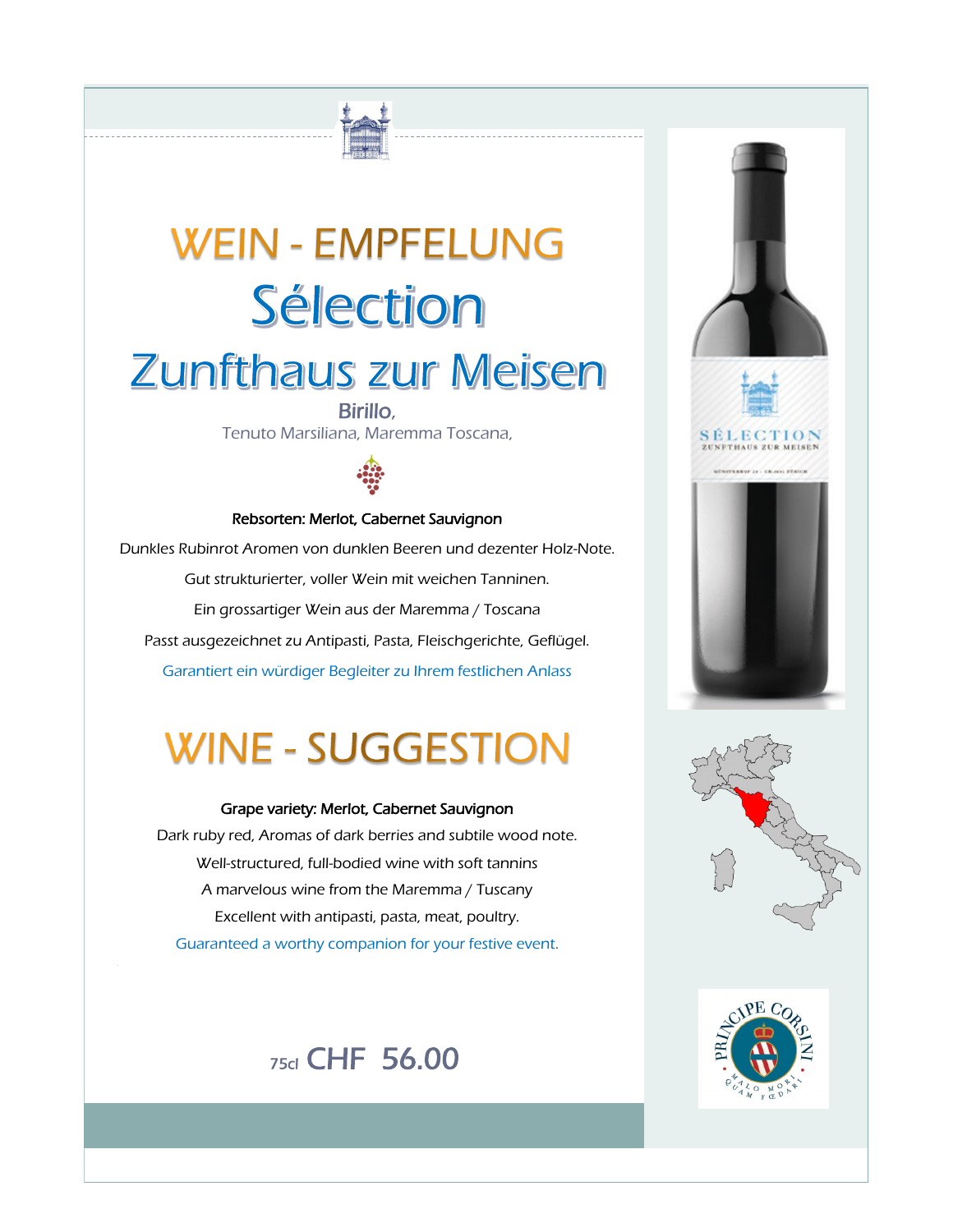# Getränkekarte / Beverage list 2022

### Weissweine / white wines

#### Schweiz / Switzerland

|                                                                                                                                                 | <b>Inhalt</b><br>Content | <u>Jahrgang</u><br>Vintage | Preis in CHF<br>Price (CHF) |
|-------------------------------------------------------------------------------------------------------------------------------------------------|--------------------------|----------------------------|-----------------------------|
| <b>Mythos Weiss VdP Suisse</b><br>Weingut Landolt, Zürich                                                                                       | 75cl                     | 2020                       | 48.00                       |
| Kerner (Trollinger/Riesling), Riesling x Sylvaner<br><b>Akkurat Weiss</b><br>Staatskellerei Zürich<br>Pinot Noir, Riesling-Sylvaner und Muscat. | 75cl                     | 2020                       | 51.00                       |
| <u>Zürich / Zurich</u>                                                                                                                          |                          |                            |                             |
| <b>Riesling x Sylvaner Schipf</b>                                                                                                               | 70cl                     | 2020                       | 53.00                       |
| Kaspar von Meyenburg, Schipfgut Herrliberg<br>Compleo Cuvée Blanc<br>Staatskellerei Zürich<br>Pinot gris, Chardonnay                            | 75cl                     | 2020                       | 55.00                       |
| Stadt Zürich Räuschling AOC                                                                                                                     | 75cl                     | 2019                       | 56.00                       |
| Weingut Landolt, Zürich, Rebbergen Burghalde Riesbach<br>ÉO Blanc<br>Staatskellerei Zürich<br>Chardonnay                                        | 75cl                     | 2019                       | 65.00                       |
| Waadtland / Vaud                                                                                                                                |                          |                            |                             |
| Epesses "Calamin Grand Cru", AOC Lavaux<br>Domaine Crêt-Dessous, Familles Gay & Pestalozzi, Epesses<br>Chasselas                                | 70cl                     | 2020                       | 55.00                       |
| Dézaley Médinette "Grand Cru", AOC Lavaux<br>Domaine Louis Bovard, Lavaux<br>Chasselas                                                          | 70cl                     | 2020                       | 66.00                       |
| <u> Wallis / Valais</u>                                                                                                                         |                          |                            |                             |
| <b>Aphrodine Petite Arvine AOC</b><br>Albert Mathier et Fils, Salgesch                                                                          | 75cl                     | 2020                       | 59.00                       |
| <u>Tessin / Tessin</u>                                                                                                                          |                          |                            |                             |
| Ratti Bianco Ticino DOC<br>Cantina Ratti, Oenologe Guido Brivio<br>Sauvignon blanc, Semillon & Chardonnay                                       | 70cl                     | 19/20                      | 54.00                       |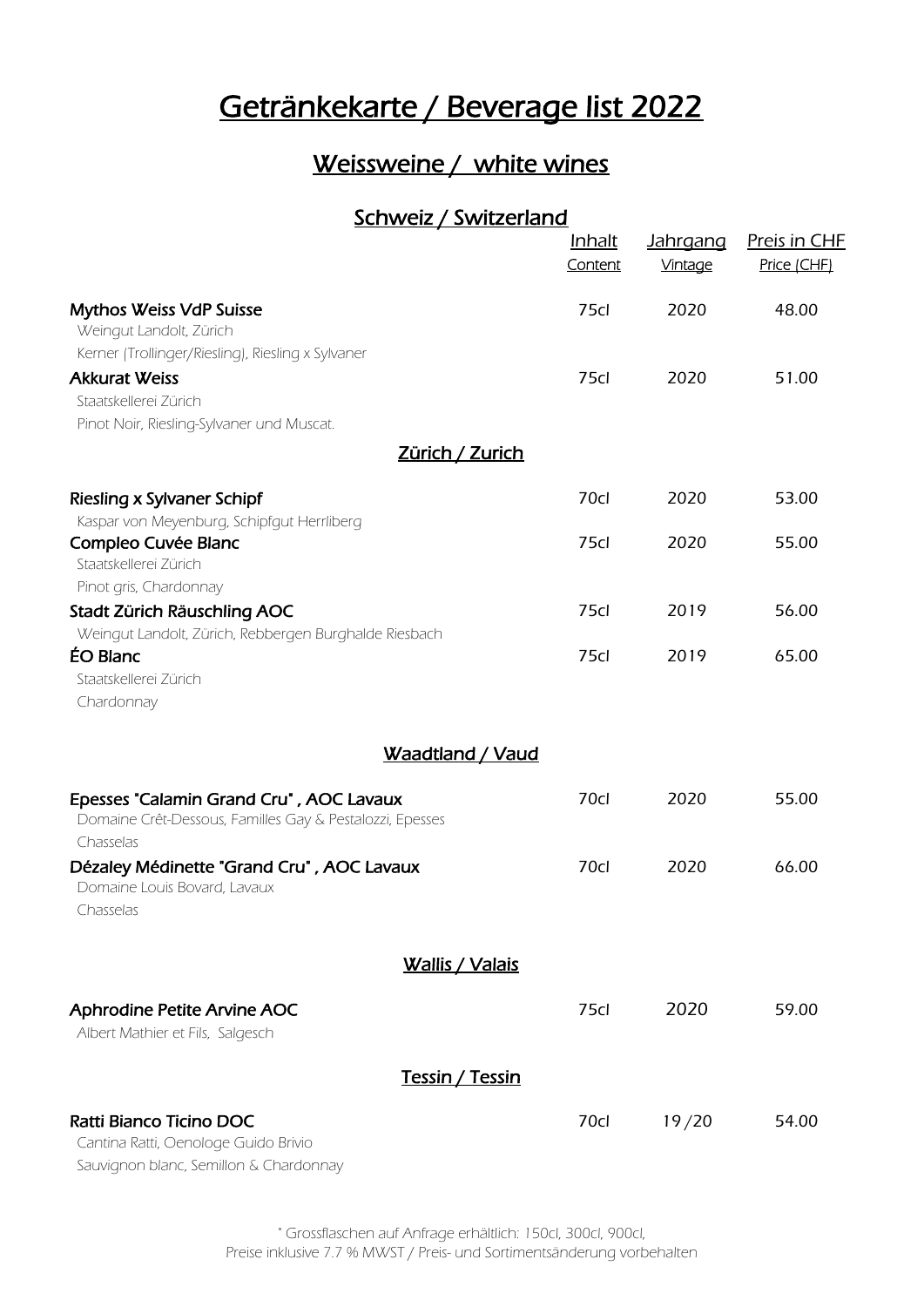#### Österreich / Austria

|                                                                                                                                | <u>Inhalt</u><br>Content | <u>Jahrgang</u><br>Vintage | <b>Preis in CHF</b><br>Price (CHF) |
|--------------------------------------------------------------------------------------------------------------------------------|--------------------------|----------------------------|------------------------------------|
| Grüner Veltliner Zantho<br>Burgenland Zantho<br>Vegan                                                                          | 75cl                     | 2020                       | 53.00                              |
| <u>Italien / Italy</u>                                                                                                         |                          |                            |                                    |
| Süd Tirol / South Tyrol                                                                                                        |                          |                            |                                    |
| 448 Cuvée Bianco IGT<br>Cantina Girlan<br>Chardonnay, Pinot Blanc, Sauvignon Blanc                                             | 75cl                     | 2020                       | 49.00                              |
| Toskana / Tuscany                                                                                                              |                          |                            |                                    |
| <b>Biancolo Toscana IGT</b><br>Gagliole Italy, Toscana<br>Trebbiano, Chardonnay                                                | 75cl                     | 2019                       | 52.00                              |
| <b>Frankreich / France</b>                                                                                                     |                          |                            |                                    |
| Loire / Loire                                                                                                                  |                          |                            |                                    |
| Sauvignon Blanc " Les Deux Toures " Touraine AC<br>Baron de Ladoucette, Château du Nozet, Pouilly-sur-Loire<br>Sauvignon Blanc | 75cl                     | 2020                       | 56.00                              |
| <b>Sancerre "Les Calcaires" AC</b><br>Lucien Crochet, Bué, Sancerre<br>Sauvignon Blanc                                         | 75cl                     | 17/18                      | 63.00                              |
| <b>Burgund / Bourgogne</b>                                                                                                     |                          |                            |                                    |
| Chablis 1 er Cru "Montée de Tonnerre"<br>Domaine Vocoret, Chablis                                                              | 75cl                     | 2018                       | 71.00                              |
| Chardonnay<br>Pouilly Fuissé "Tête de Cru"<br>Château Fuissé                                                                   | 75cl                     | 2018                       | 73.00                              |
| Chardonnay<br>Meursault "Les Vieilles Vignes" AOC<br>Vincent Giardin<br>Chardonnay                                             | 75cl                     | 15/17                      | 90.00                              |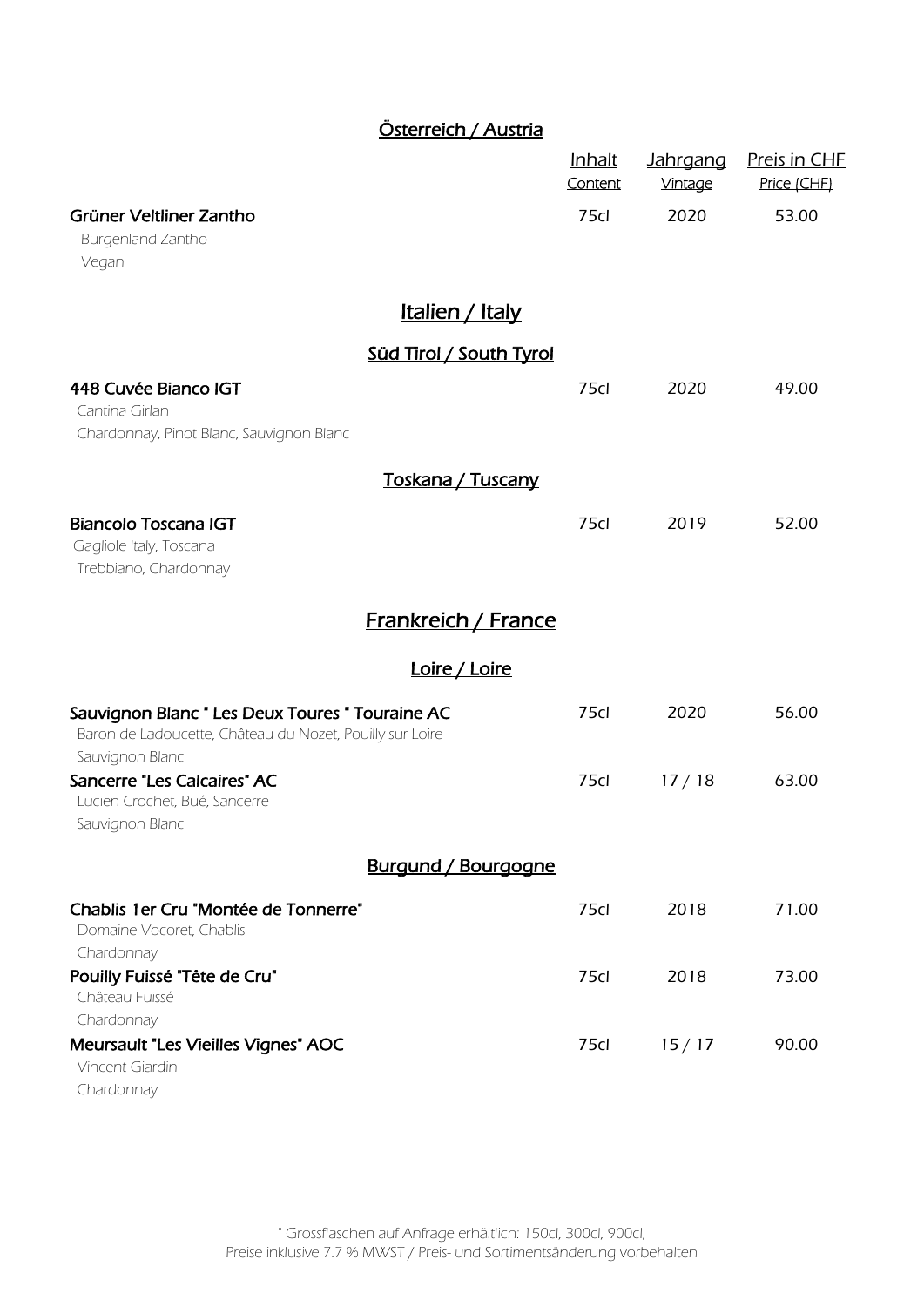# Roséweine / Rosé

|                                                         | <u>Inhalt</u> |         | <u>Jahrgang Preis in </u> CHF |
|---------------------------------------------------------|---------------|---------|-------------------------------|
|                                                         | Content       | Vintage | Price (CHF)                   |
| Stadt Zürich Rosé AOC                                   | 75cI          | 2018    | 55.00                         |
| Weingut Landolt, Zürich. Rebbergen Sonnenberg-Hottingen |               |         |                               |

Pinot Noir

# Champagner / champagne

| "Champagne Maison" Grand Réserve brut<br>Champagnerhaus Baron Fuente.                                               | 75cl         |         | 85.00           |
|---------------------------------------------------------------------------------------------------------------------|--------------|---------|-----------------|
| <b>Champagne Deutz Brut Classic</b><br>Louis Roederer brut                                                          | 75cl<br>75cl |         | 91.00<br>105.00 |
| Dom Pérignon Vintage 2008/10<br><u>Schaumweine / sparkling wines</u>                                                | 75cl         | 2008/10 | 255.00          |
| Prosecco, ALNÉ La Trodera Millesimato<br>Stadt Zürich Brut Blanc de Noir AOC<br>Eine Rarität vom Weingut Landolt ZH | 75cl<br>75cl | 2020    | 51.00<br>68.00  |
| Franciacorta "Satèn" DOCG Chardonnay                                                                                | 75cl         |         | 70.00           |

Plozza SA Brusio

# Dessertweine / sweet wines

Italien / Italy

| Moscato d'Asti DOCG         | 75cL | - 2015 | 55.00 |
|-----------------------------|------|--------|-------|
| La Spinetta, Bricco Quaglia |      |        |       |

# Alkoholfreie Weine / non-alcoholic wines

| <b>Riesling</b> "Carl Jung" Lebendig frisch-elegant             | 75cl | 45.00 |
|-----------------------------------------------------------------|------|-------|
| Sekt "Carl Jung Mousseux" Herzhaft frisch, fein-herb, prickelnd | 75cl | 45.00 |
| Tröpfel Rosé, süsser Schaumwein aus "Trauben & Äpfel"           | 75cl | 42.00 |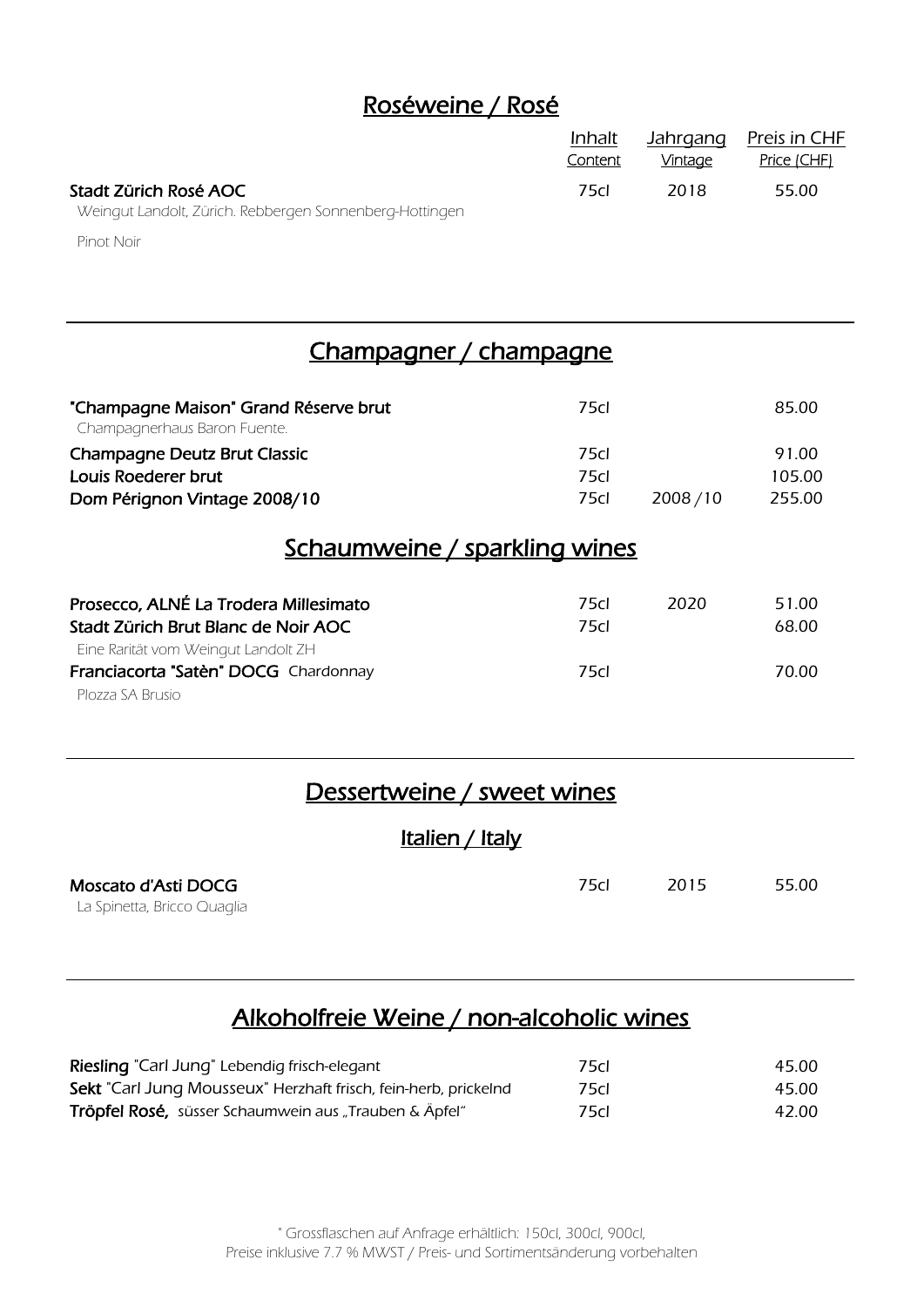## Rotweine / red wines

# Schweiz / Switzerland

|                                                                                                  | <b>Inhalt</b><br>Content | <b>Jahrgang</b><br>Vintage | <b>Preis in CHF</b><br>Price (CHF) |
|--------------------------------------------------------------------------------------------------|--------------------------|----------------------------|------------------------------------|
| <b>Mythos Rot VdP Suisse</b><br>Weingut Landold                                                  | 75cl                     | 19/20                      | 48.00                              |
| Granaoir (Gamay/Reichensteiner) Pinot Noir<br>Akkurat, Rot<br>Staatskellerei Zürich              | 75cl                     | 18/19                      | 52.00                              |
| Blauburgunder<br>Compleo, Cuvée Noire<br>Staatskellerei Zürich<br>Pinot Noir, Cornalin, Gamaret. | 75cl                     | 19/20                      | 55.00                              |
| ÉO Noir<br>Staatskellerei Zürich<br>Gamaret 50% und Merlot 50%                                   | 75cl                     | 18/19                      | 71.00                              |
| <u>Zürich / Zurich</u>                                                                           |                          |                            |                                    |
| "Zunftwein 2020", Cuvée rouge<br>DiVino SA Pinot Noir, Gamaret, Zweigelt                         | 70cl                     | 2018                       | 49.00                              |
| <b>Pinot Noir Auslese Schipf</b><br>Kaspar von Meyenburg, Schipfgut Herrliberg                   | 70cl                     | 2017                       | 57.00                              |
| Tessin / Tessin                                                                                  |                          |                            |                                    |
| Ratti Rosso Merlot Ticino DOC<br>Cantina Ratti, Oenologe Guido Brivio                            | <b>75cl</b>              | 2018                       | 55.00                              |
| <u> Österreich / Austria</u>                                                                     |                          |                            |                                    |
| St. Laurent "Zantho"<br>Burgenland,<br>St. Laurent, Vegan                                        | 75cl                     | 2017                       | 56.00                              |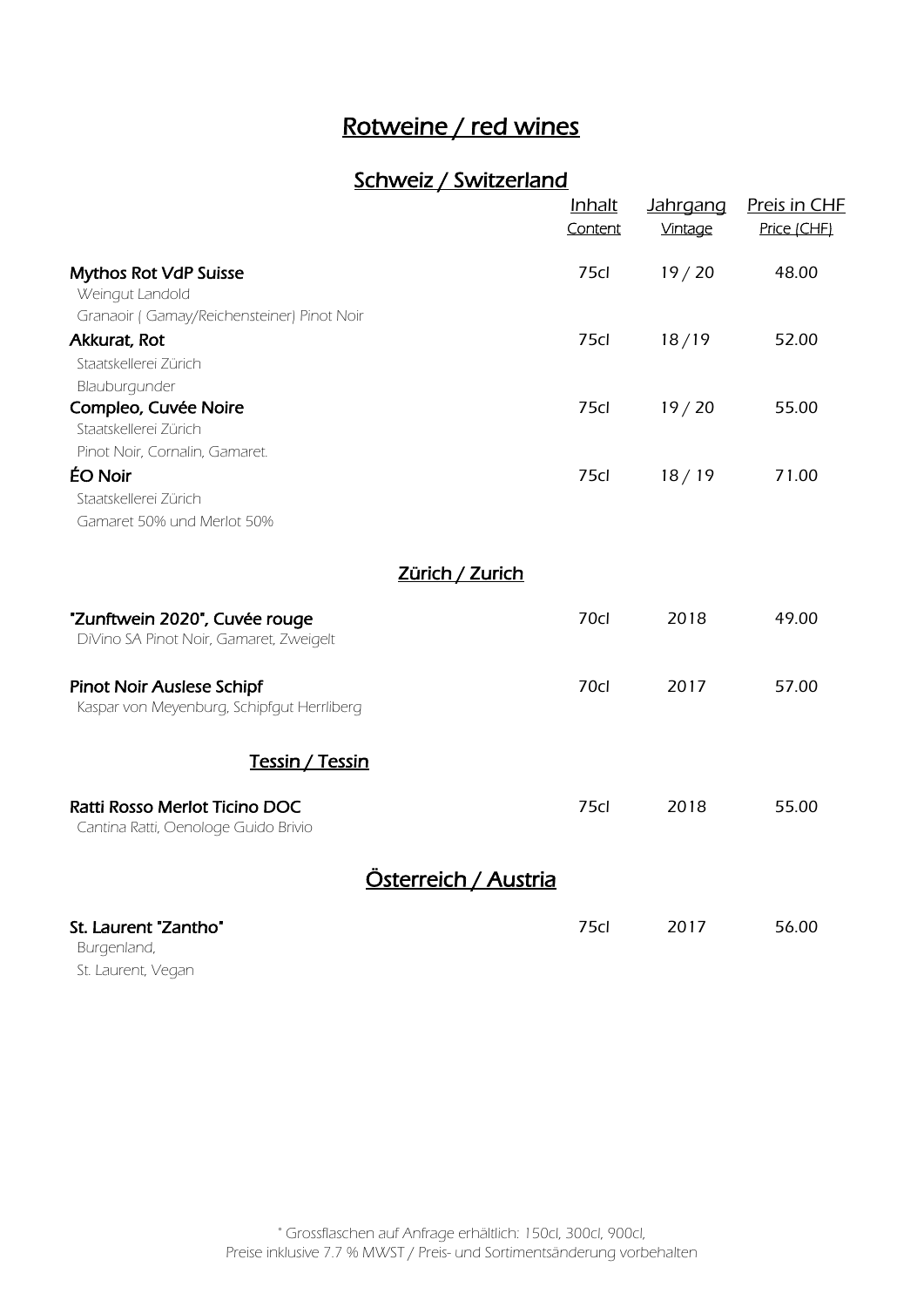#### Italien / Italy

#### Piemont / Piedmont

|                                                                                                         | <b>Inhalt</b>  | <u>Jahrgang</u> | <u>Preis in CHF</u> |
|---------------------------------------------------------------------------------------------------------|----------------|-----------------|---------------------|
|                                                                                                         | Content        | Vintage         | Price (CHF)         |
| Barbera d'Alba DOC "Piani"                                                                              | $\degree$ 75cl | 2018            | 61.00               |
| Giorgio Pelissero, Treiso                                                                               |                |                 |                     |
| Langhe Nebbiolo DOC<br>Giorgio Pelissero, Treiso                                                        | 75cl           | 15/16           | 62.00               |
| <b>Bricco Manzoni Langhe DOC</b><br>Rocche dei Manzoni, Monforte d'Alba<br>80%Nebbiolo, 20% Barbera     | 75cl           | 14/16           | 75.00               |
| <u> Toskana / Tuscany</u>                                                                               |                |                 |                     |
| Chianti Classico Rubiolo DOCG                                                                           | 75cl           | 2018            | 58.00               |
| Gagliole Italy, Toscana, Sangiovese, Merlot                                                             |                |                 |                     |
| "Sélection Zunfthaus zur Meisen" Birillo IGT<br>Tenuta Marsiliana Principe Duccio Corsini               | 75cl           | 2018            | 56.00               |
| Merlot, Cabernet Sauvignon                                                                              |                |                 |                     |
| Le Difese Rosso Toscana IGT<br>Tenuta San Guido                                                         | 75cl           | 2019            | 63.00               |
| Cabernet Sauvignon, Sangiovese                                                                          |                |                 |                     |
| Marsiliana IGT<br>Tenuta Marsiliana Principe Duccio Corsini<br>Merlot, Cabernet Sauvignon, Petit Verdot | $\degree$ 75cl | 2015            | 73.00               |
| Magari Bolgheri DOP                                                                                     | 75cl           | 2017            | 95.00               |
| Ca'Marcanda di Angelo Gaja                                                                              |                |                 |                     |
| Cabernet Franc, Cabernet Sauvignon, Petit Verdot                                                        |                |                 |                     |
| Venetien / Veneto                                                                                       |                |                 |                     |
| Ripasso "Speri" Valpolicella DOC Classico Superiore<br>Speri Viticoltori, San Pietro in Cariano VR      | 75cl           | 2019            | 59.00               |
| Corvina, Molinara, Rondinella                                                                           |                |                 |                     |
| Amarone Costasera DOC<br>Masi Agricola S.p.A., Sant'Ambrogio di Valpolicella (Verona)                   | 75cl           | 15/16           | 78.00               |

Corvina , Molinara , Rondinella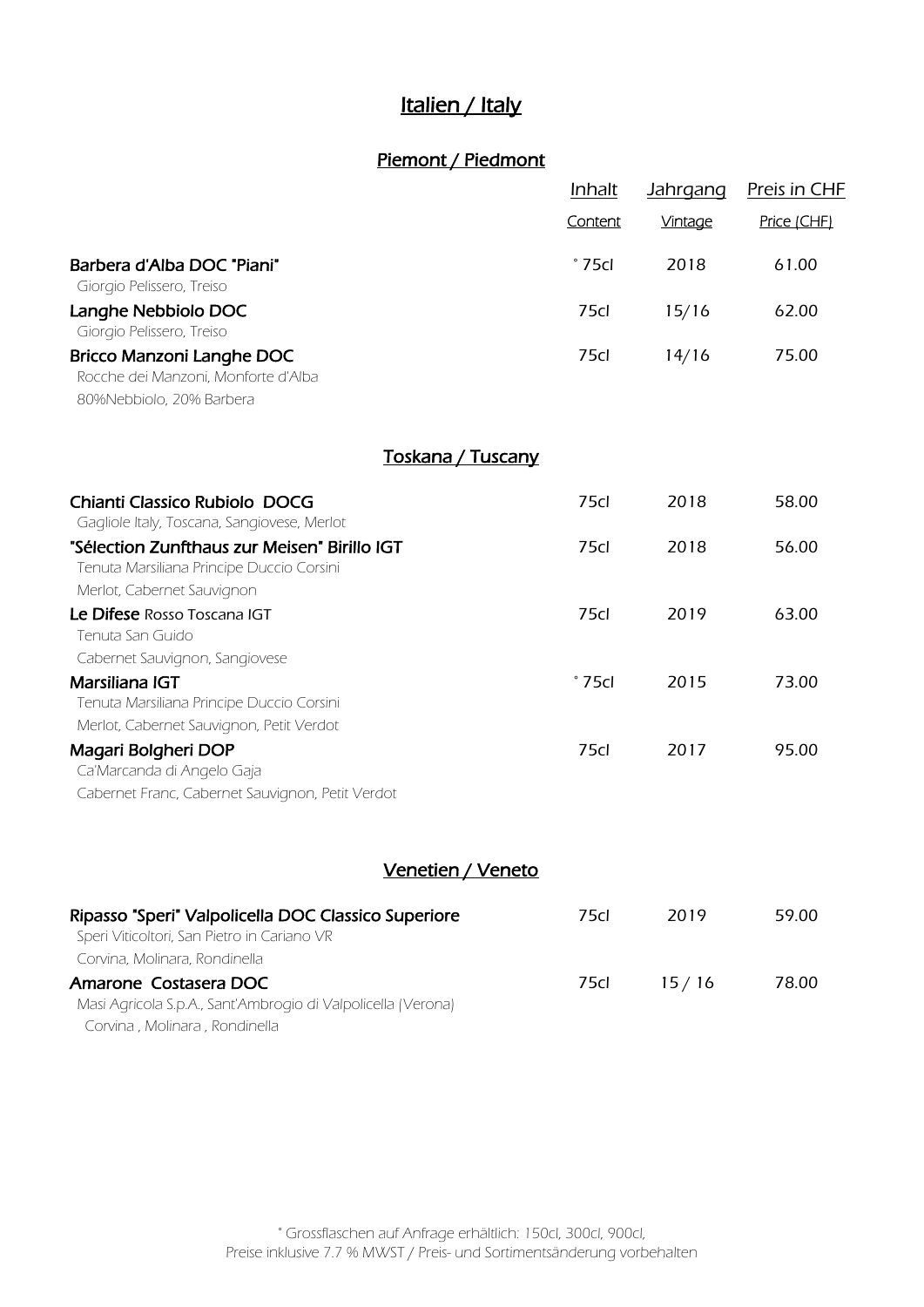## Spanien / Spain

| Spanien / Spain                                                                                           | Inhalt<br>Content | <u>Jahrgang</u><br><b>Vintage</b> | <b>Preis in CHF</b><br>Price (CHF) |
|-----------------------------------------------------------------------------------------------------------|-------------------|-----------------------------------|------------------------------------|
| Valduero Cosecha D.O.<br>Bodegas Valduero, Gumiel de Mercado, Burgos, Ribera del Duero                    | $\degree$ 75cl    | 2018                              | 67.00                              |
| Tempranillo. Barriqueausbau<br>Muga Rioja DOCa Reserva<br>Bodegas Muga in Haro                            | $\degree$ 75cl    | 16/17                             | 73.00                              |
| Garnacha, Mazuelo, Graciano, Tempranillo<br><b>Aalto Tinto Cosecha</b><br>Bodegas Aalto, Ribero del Duero | $^{\circ}$ 75cl   | 2019                              | 89.00                              |

#### Frankreich / France

Languedoc / Languedoc

| La Croisade Réserve<br>U.P de Cruzy, Languedoc-Roussillon<br>Cabernet - Syrah                                                              | 75cl             | 2020  | 48.00  |
|--------------------------------------------------------------------------------------------------------------------------------------------|------------------|-------|--------|
| <u>Bordeaux / Bordeaux</u>                                                                                                                 |                  |       |        |
| Château Bolaire<br>Haut-Médoc Bordeaux Supérieur<br>Cabernet Sauvignon, Merlot, Petit Verdot                                               | 75cl             | 2011  | 61.00  |
| Château Les Haut de Smith<br>2eme Vin de Château Smith Haut Lafitte, Pessac-Léognan<br>50% Cabernet Sauvignon, 50% Merlot                  | 75 <sub>cl</sub> | 2015  | 75.00  |
| Château Phélan-Ségur AOC<br>St. Estephe Cru bourgeois<br>Cabernet Sauvignon, Merlot                                                        | 75cl             | 15/16 | 88.00  |
| Château La Fleur de Boüard<br>A.C.Lalande de Pomerol. Hubert du Boüard de laforest<br>85% Merlot, 8% Cabernet Sauvignon, 7% Cabernet Franc | ° 75cl           | 2015  | 97.00  |
| Château Petit Village<br>Grand Vin de Pomerol<br>75 % Merlot, 20 % Cabernet Sauvignon, 5 % Cabernet Franc,                                 | 75cl             | 14/15 | 125.00 |
| Château Pichon Longueville Baron<br>Baron de Pichon-Longueville, Pauillac                                                                  | 75cl             | 2015  | 192.00 |

60 % Cabernet Sauvignon, 35 % Merlot, 4 % Cabernet Franc 1 % Petit Verdot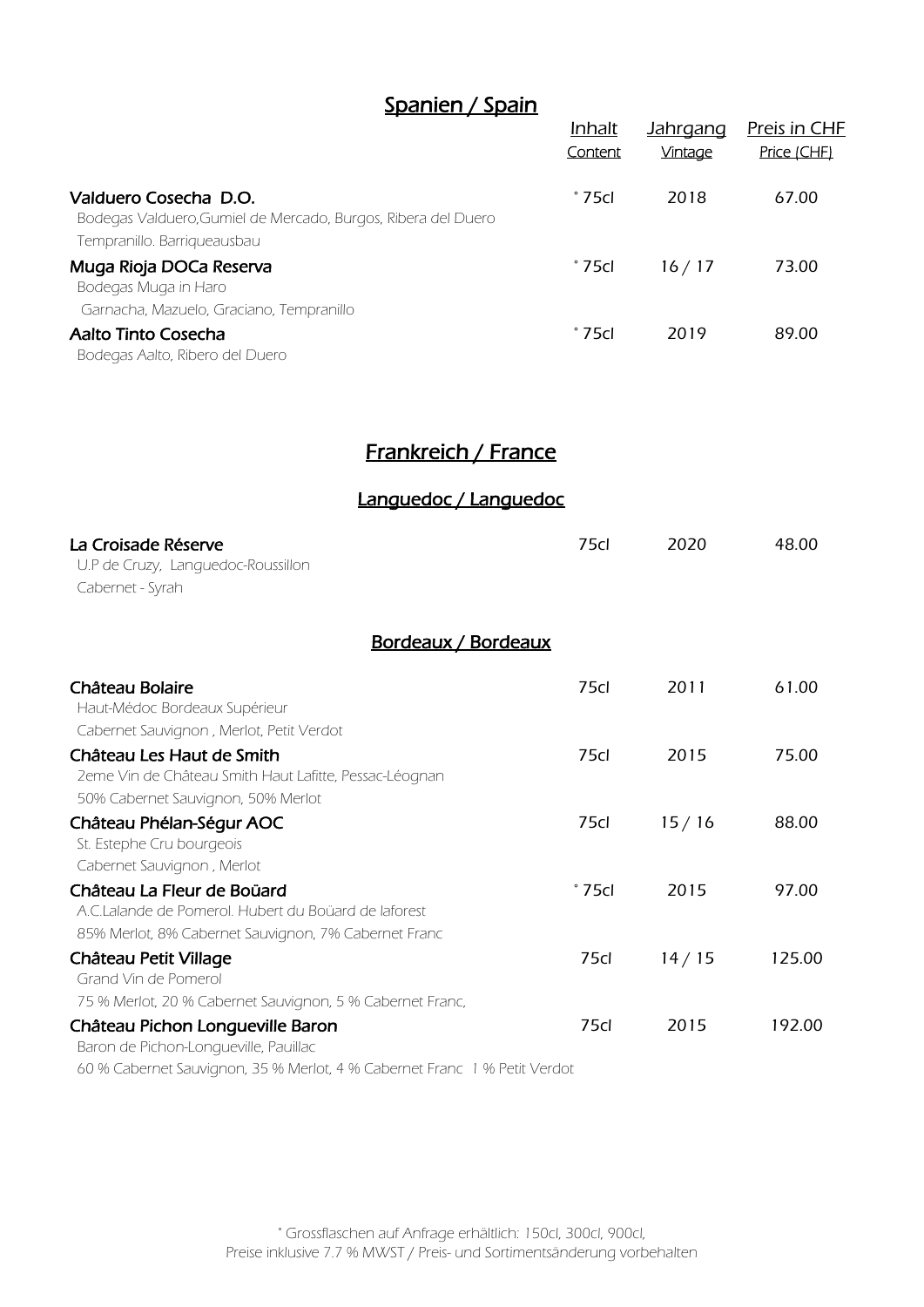#### Apritifs & Bitter / aperitifs and bitters

|                                          | <u>Inhalt</u> | <u>Vol %</u> | <u>Preis in CHF</u> |
|------------------------------------------|---------------|--------------|---------------------|
|                                          | Content       | $Vol$ %      | Price (CHF)         |
| Martini bianco                           | 4cl           | 15.0         | 8.00                |
| Cynar                                    | 4cl           | 16.5         | 8.00                |
| Campari                                  | 4cl           | 23.0         | 8.00                |
| Appenzeller Kräuter                      | 4cl           | 37.5         | 8.00                |
| <b>Fernet Branca</b>                     | 4cl           | 40.0         | 8.00                |
| <b>Sherry Tio Pepe</b>                   | 4cl           | 15.0         | 9.00                |
| Porto Grahams Tawny Port 10 Years        | 4cl           | 20.0         | 11.00               |
| <u>Spirituosen / spirits</u>             |               |              |                     |
| Kirsch, Pflümli, Gravensteiner, Williams | 2cl           | 41.0         | 9.00                |
| Vieille Prune du Périgord                | 2cl           | 42.0         | 10.00               |
| Marc de Bourgogne                        | 2cl           | 40.0         | 9.00                |
| Grappa "Maison"                          | 2cl           | 38.0         | 9.00                |
| Calvados                                 | 2cl           | 40.0         | 9.00                |
| <b>Cognac Camus Elegance</b>             | 2cl           | 40.0         | 12.00               |
| <b>Bacardi Superior</b>                  | 4cl           | 37.5         | 9.00                |
| <b>Gunzweiler Destilate "Urs Hecht"</b>  |               |              |                     |
| Luzerner Pflümlibrand                    | 2cl           | 40.0         | 11.00               |
| <b>Eichberg Kirschbrand LU</b>           | 2cl           | 40.0         | 11.00               |
| Marc Gewürztraminer                      | 2cl           | 40.0         | 11.00               |
| Kirsch Teresa im Barrique                | 2cl           | 40.0         | 11.00               |
| Berner Rosenapfel im Barrique            | 2cl           | 40.0         | 12.00               |
| Vielle Williams im Barrique              | 2cl           | 40.0         | 11.00               |
| Whiskys / whiskey                        |               |              |                     |
| Knob Creek Bourbon                       | 4cl           | 50.0         | 12.00               |
| <b>Maker's Mark Bourbon</b>              | 4cl           | 45.0         | 12.00               |
| <b>Ballantine's Scotch Whisky</b>        | 4cl           | 40.0         | 12.00               |
| Chivas Regal 12 Years Scotch Whisky      | 4cl           | 40.0         | 13.00               |
| Glenlivet 12 years Single Malt           | 4cl           | 43.0         | 15.00               |
| Oban 14 Years Scotch Whisky              | 4cl           | 43.0         | 15.00               |
| Liköre / liqueurs                        |               |              |                     |
| <b>Grand Marnier</b>                     | 2cl           | 40.0         | 10.00               |
| Cointreau                                | 2cl           | 40.0         | 10.00               |
| <b>Baileys Irish Cream</b>               | 2cl           | 17.0         | 10.00               |
|                                          | - - Deighe    |              |                     |

#### **Long Drinks**

| Gin Tonic                    | 15.00 |
|------------------------------|-------|
| Vodka Tonic / Lemon / Orange | 15.00 |
| Bacardi Cola / Havanna Cola  | 15.00 |

° Grossflaschen auf Anfrage erhältlich: 150cl, 300cl, 900cl, Preise inklusive 7.7 % MWST / Preis- und Sortimentsänderung vorbehalten